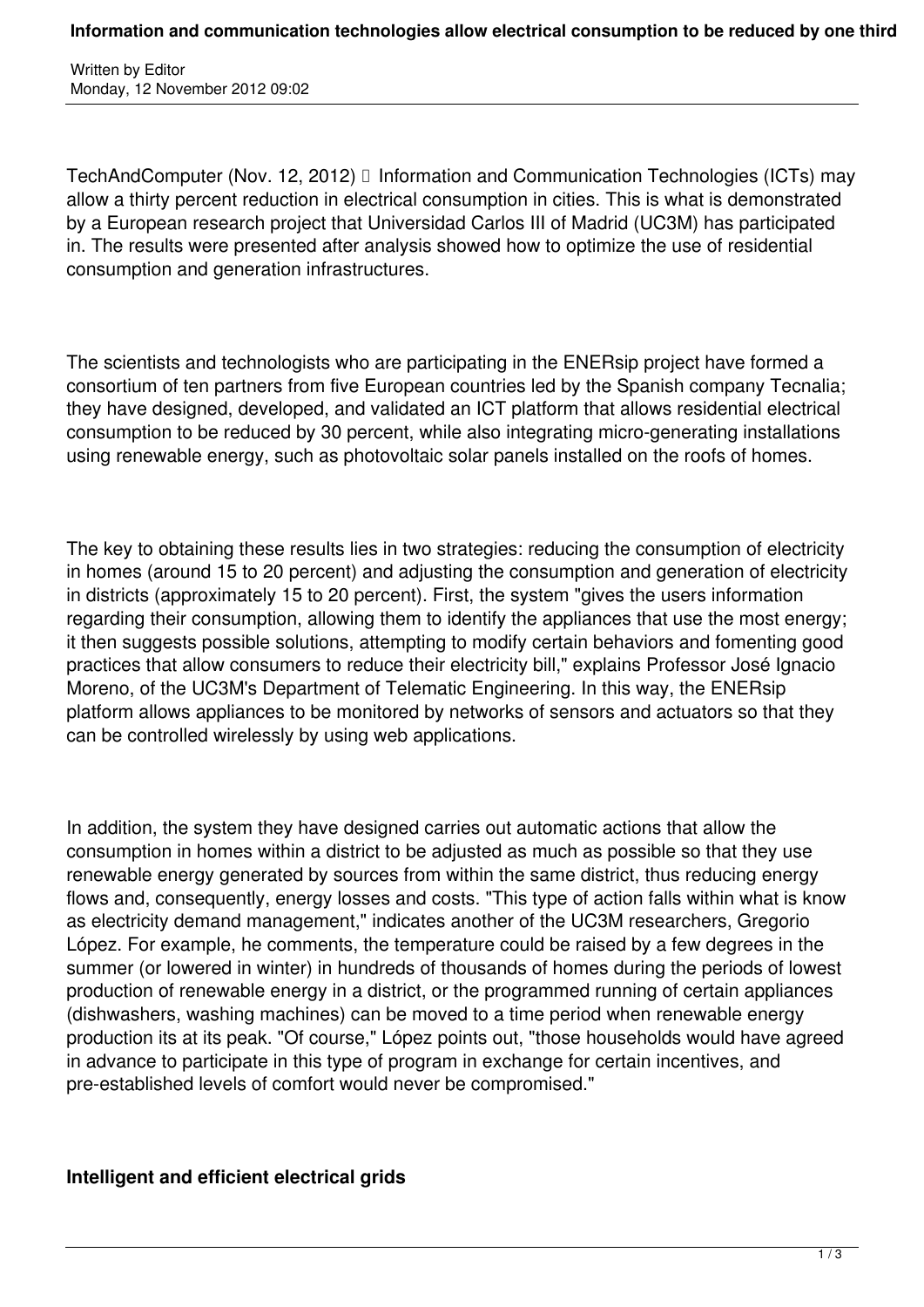The conclusion of this project, which falls within what is known as Smart Grid framework, is that, thanks to the automatic actions that using ICTs permits, savings in electrical consumption of up to 30 percent can be achieved. To obtain these results, the researchers tested the system in various computer simulations; they validated the platform in a pilot project carried out in three buildings located in different geographic points of Israel. Moreover, these figures are in the same range of those which appear in reports on other projects, such as SMART 2020, for example, which estimates that the application of ICTs to improve energy efficiency could result in a savings of approximately 600 billion Euros globally in the year 2020.

A few basic ICT installations would be sufficient to make the ENERsip platform work. Specifically, the platform would require networks with sensors and actuators for the consumption and micro-generation infrastructures, an Internet connection and a web application that would allow access from any device connected to the Web (although the ENERsip project itself also uses a dedicated core communications infrastructure that offers certain advantages). "It could be implemented from any home equipped with the typical consumer infrastructure or consumer and micro-generation infrastructure," José Ignacio Moreno states. The team he heads at UC3M has been in charge of the formal design and modeling of the communications architecture of the ENERsip platform, as well as the software simulations to evaluate the performance of that architecture. In addition, he has participated in the design and definition of the platform's integration and validation phases and scenarios; he has reported on the progress of the research through technical articles presented at key communication conferences, such as INFOCOM 2011 and ICC 2012.

The ENERsip consortium, which is formed by ten partners from five European countries, is led by the Spanish company Tecnalia and includes the participation of various leading companies in the field, such as Amplia Soluciones (Spain), Honeywell (Czech Republic), IEC (Israel Electric Corporation, Israel), ISA (Intelligent Sensing Anywhere, Portugal), ISASTUR (Ingeniería y Suministros de Asturias S.A., Spain), MSIL (Motorola Solutions Israel Ltd, Israel), as well as research centers such the ISR-UC (Institute of Systems and Robotics-University of Coimbra, Portugal), UC3M (Universidad Carlos III of Madrid, Spain) and VITO (Vlaamse Instelling voor Technologisch Onderzoek, Belgium).

Project Web: www.enersip-project.eu

**Story Source[:](http://www.enersip-project.eu)**